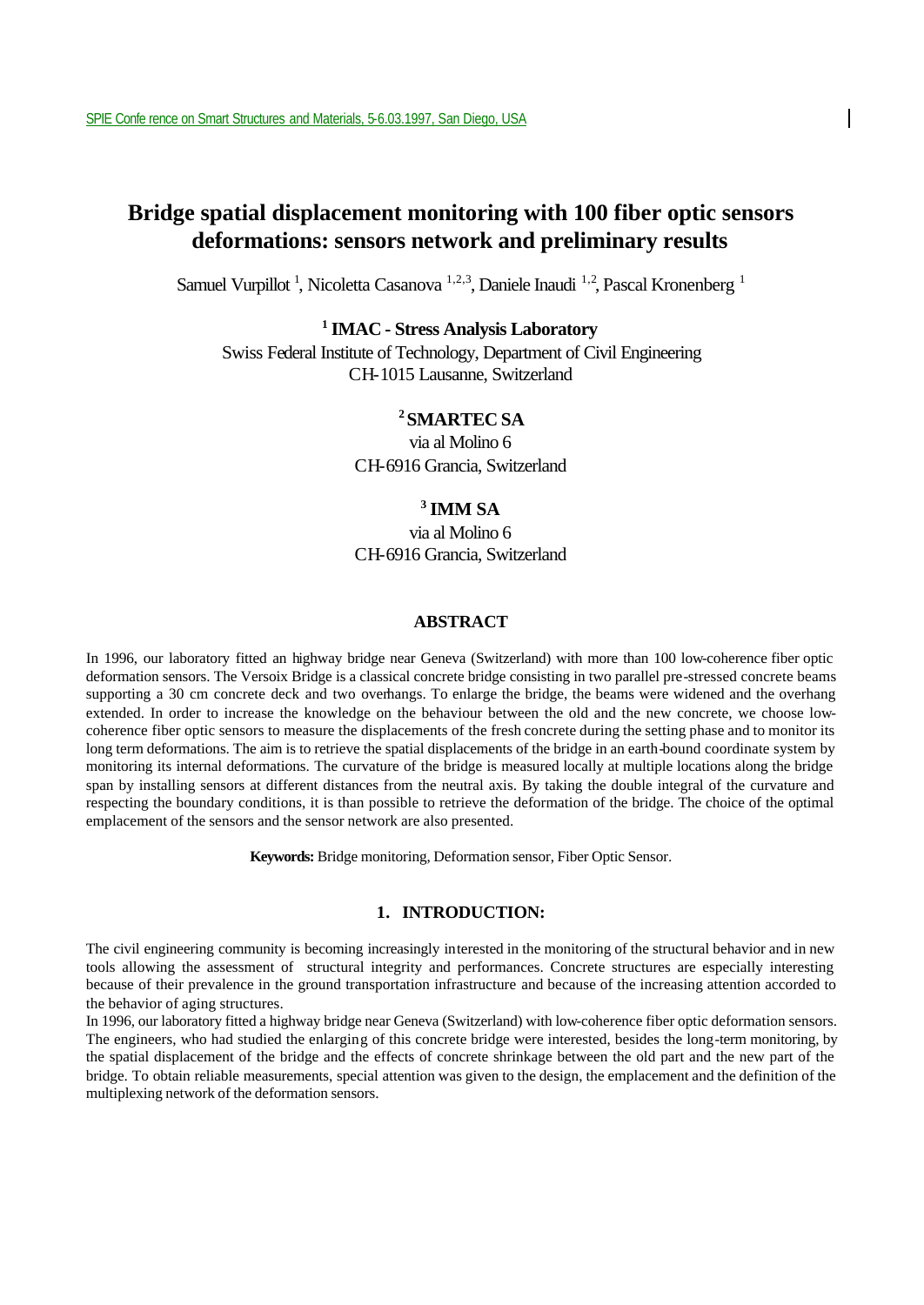

*Figure 1: The north Versoix bridge during its widening*

## **2. THE VERSOIX BRIDGE: DESIGN AND WIDENING**

The North and South Versoix bridge are two parallel twin bridges (see figure 1). Each one supported two lanes of the Swiss national highway RN9 between Geneva and Lausanne. The bridges are classical bridges consisting in two parallel prestressed concrete beams supporting a 30 cm concrete dec k and two overhangs. In order to support a third traffic lane and a new emergence lane, the exterior beams were widened and the overhangs extended (see figure 2). The construction progressed in two phases: the interior and the exterior overhang extension. The first one began by the demolition of the existing overhang followed by the reconstruction of a bigger one. The second phase consisted to demolish the old overhang, to widen the exterior web and to rebuild a bigger overhang supported by metallic beams. Both phases were built by 14 m stages. The differential shrinkage between the old and the new concrete influences the bridge security. In order to increase the knowledge on the bridge behavior, the engineer choose to monitor the long term deformation of the north bridge.



*Figure 2: The north and south Versoix bridge: widening principle*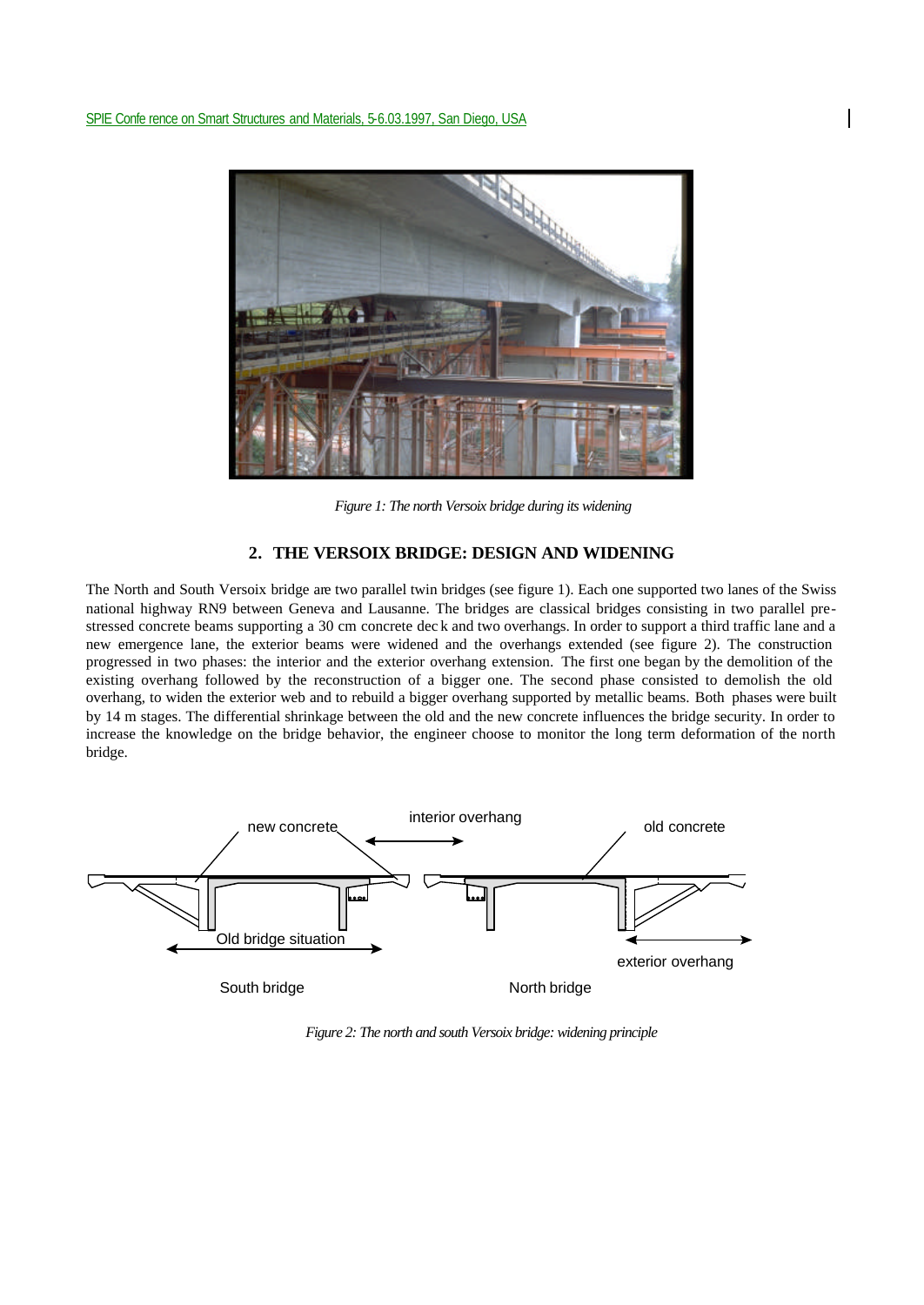Structure Under Test

### **3. THE MONITORING SETUP**

#### **3.1 Choice of the monitoring method**

To measure the differential shrinkage during the construction, a monitoring method including both a reading unit and a stand-alone sensor (to be installed in the concrete) has been chosen. This system had to be robust, usable in the harsh building site conditions, quick to install and very accurate (about 10 μm/m). For this application, the SOFO system (French short for Monitoring of Structures by Optical Fibers) was chosen. It was already used with success on more than five bridges<sup>1</sup>. It is based on low coherence interferometry and the reading unit measures the difference of length between two fibers, one is called the measurement fiber and follows the displacement of the structure while the other one (the reference fiber) is free (see figure 3). The system is composed by a portable, waterproof and battery powered reading unit and a sensor. The resolution of this monitoring method is about 2 μm (independent of the measurement length) with a linearity of 1% and a dynamic range of 50 mm. The sensor were pre -tensioned at 0,5 % allowing to place it in the structure very rapidly. All these component were furnished by the SMARTEC SA company.

# Reference Fiber Measurement Fiber Couple **Delay Line**  $+4$  $\overline{\mathsf{K}}$ Photo-Diode LED 1300nm

*Figure 3: Optical setup of the SOFO system. The portable reading unit is waterproof and battery powered. The Sensor is made up of a reference fiber which is free and a measurement fiber which is attached to the structure.*

### **3.2 Number and emplacement of the sensors**

To measure the spatial displacements of the bridge, we apply an algorithm calculating them from the curvature measurement<sup>2</sup>. In order to get redundancy and to follow the building stage of 14 m, 1 section of sensor has been placed each 7 m. Because of budget limitations, only 2 of the 6 spans were fitted by optical fiber sensors. A preliminary study by finite element showed that the deformations of the two spans could be approached by two  $5<sup>th</sup>$  degree polynomial functions. At least 4 curvatures measurements for each span are therefore necessary to obtain the bridge spatial displacements. Five sensors (Sensor 1, Sensor 2, Sensor 3, Sensor 4, Sensor 6) have been placed inside the new concrete and to give a good representation of the curvature section. One additional sensor (Sensor 8) has been installed on the surface of the old concrete (see figure 4). To obtain a ggod representation of the mean curvature, sensors with four meter active length have been chosen. Two additional sensors were been installed (Sensor 3 and Sensor 5) to give information about the differential shrinkage between the old and the new concrete. Curvature measurement will be retrieved by 8 sensors for each section and the spatial displacement will be calculated by 5 and 7 sections on the first and the second span (see figure 5).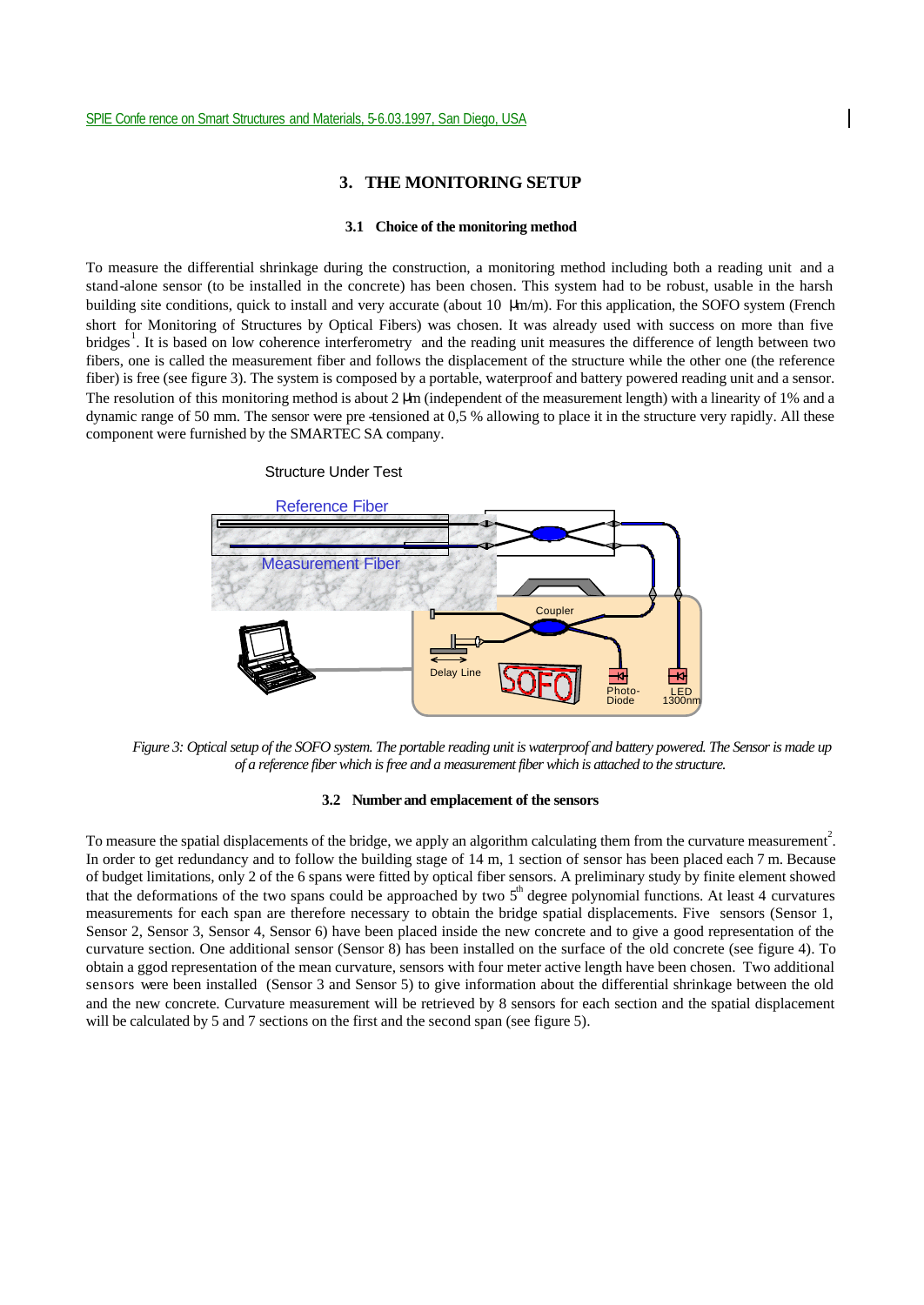



### **3.3 Sensor network**

To facilitate the future implantation of automatic and remote surveillance, the sensor network has to be measured in one single and easily accessible location: the abutment. To rapidly install the sensors in the structure, their size has been optimized and each one reaches a connection box linked by an optical cable to the central box. The network is composed by 104 fibers optics deformations sensors of 4 m active length and 2-10 m passive length, 14 optical cables 10-100 m length, 14 connections boxes (see figure 6) and one central box. The central box will allow to place the reading unit, optical switches, portable PC and mobile phone to measure the bridge through the Internet.

## **4. SENSOR INSTALLATION**

The sensor installation follows the bridge widening schedule. The installation was very rapid, 2 hours were enough to place 4 sensors in each concrete stage (for the interior overhang widening). Sensors were placed in the framework just after its completion and the building yard schedule was not delayed. Sensors were only held with plastic strings (and not fixed) to the re-bars (see figure 7 ). Connection boxes were placed at the same time than the sensors in order to protect the optical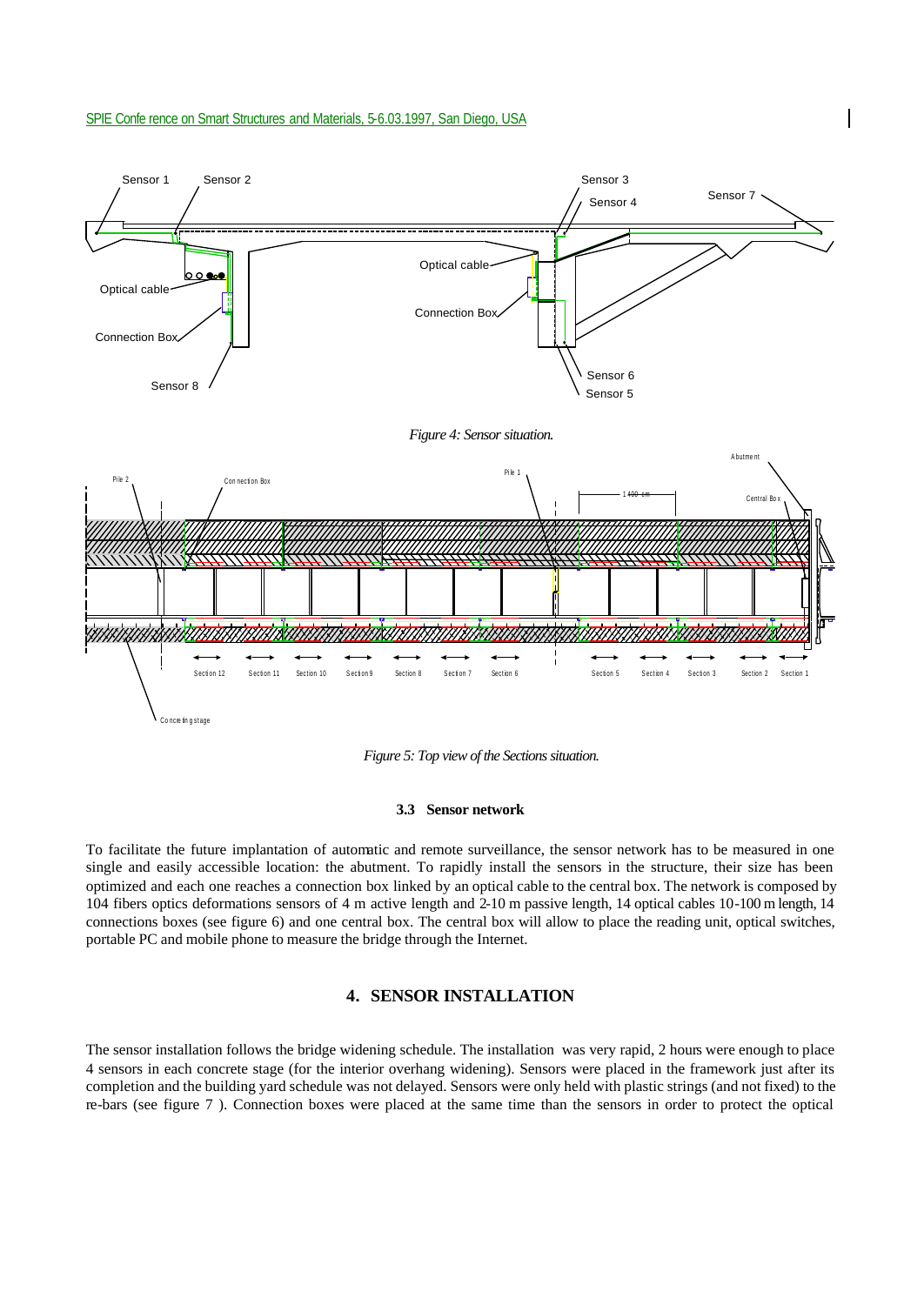connector, to control and to measure each one during the installation and the bridge construction. Finally, the connections boxes were linked to the central box to measure all the sensors from the same place. The 13 exterior sensors (sensor A8) were fixed to the surface of the interior web using metallic squares.





*Figure 6: From left to right: a optical cable, a connection box Figure 7: Fixation of the sensor to the and a sensor (active length 4 m ) the framework. Sensor are held but not fixed* 

*to the re bars with plastic ring*

During the concreting phases the workers did not know that optic sensors were present in the framework and worked like every day, pouring the concrete directly on the sensors (see figure 8).



*Figure 8: The concrete was poured on the sensors without any precaution*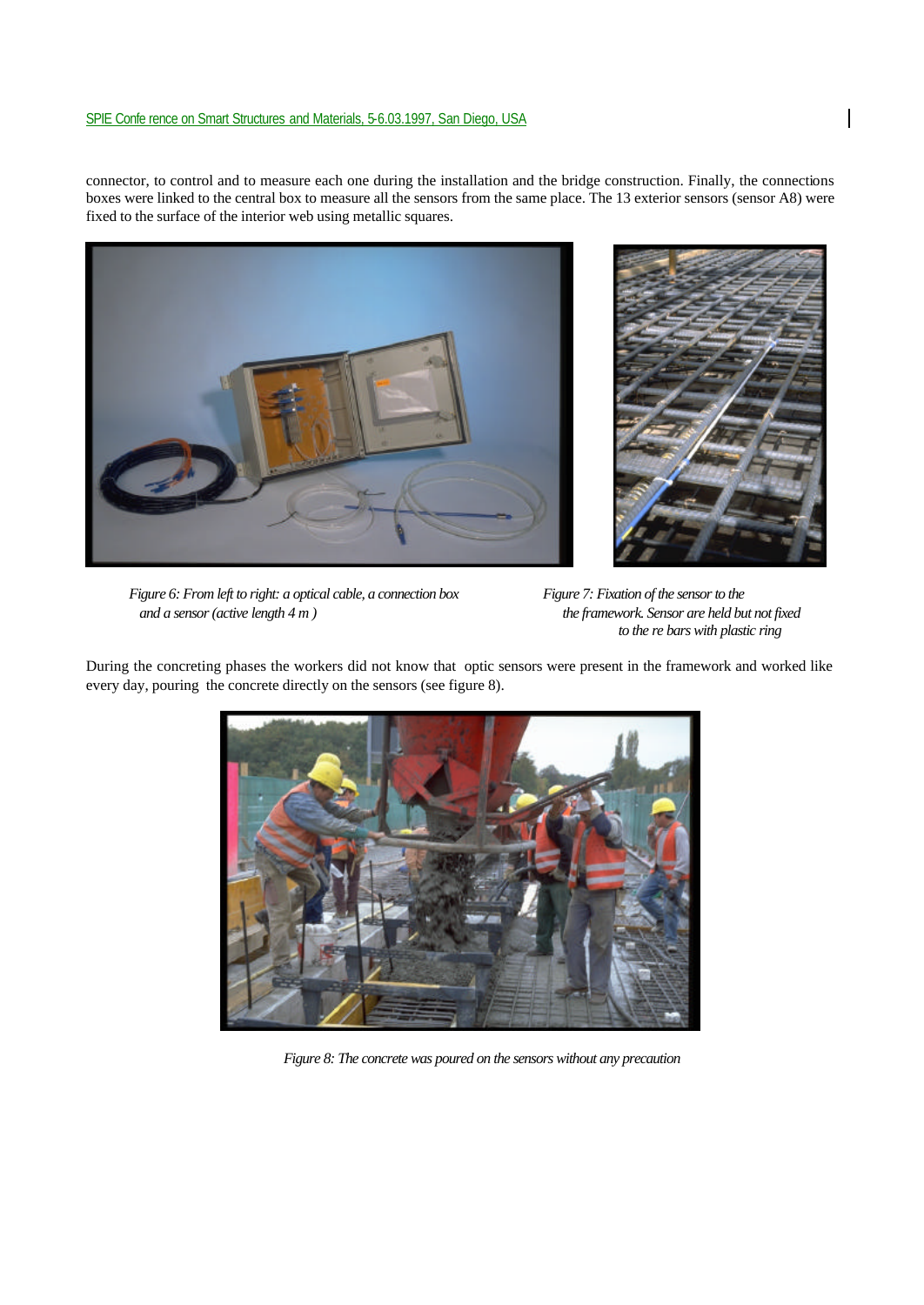# **5. PRELIMINARY RESULTS**

Only the interior extended overhang were instrumented at the time of writing, therefore the curvature measurements can not to be analyzed yet. The realized measures concern essentially the drying shrinkage of concrete. Figure 9a) and 9b) show the concrete deformation of stages 1 and 2. All the optical fiber sensors of a same stage indicate a same behavior. The sensors show however a different behavior between stages 1 and 2. Stage 1 has a shrinkage of .02 % while the other one has a shrinkage of 0.005%. This difference is e xplained by the use of a different concrete mix between the 2 stages and the different climatic conditions. On the 2 graphs, three phases are distinguishable: the first is the drying shrinkage, the second is a stabilization phase The last one is due to the decrease of the bridge temperature during the month of November 1996. These variations are consistent with a temperature reduction of about 10°C that was actually observed.



*Figure 9a) et 9b): Sensor measurement of the first and the second concr ete stage.*